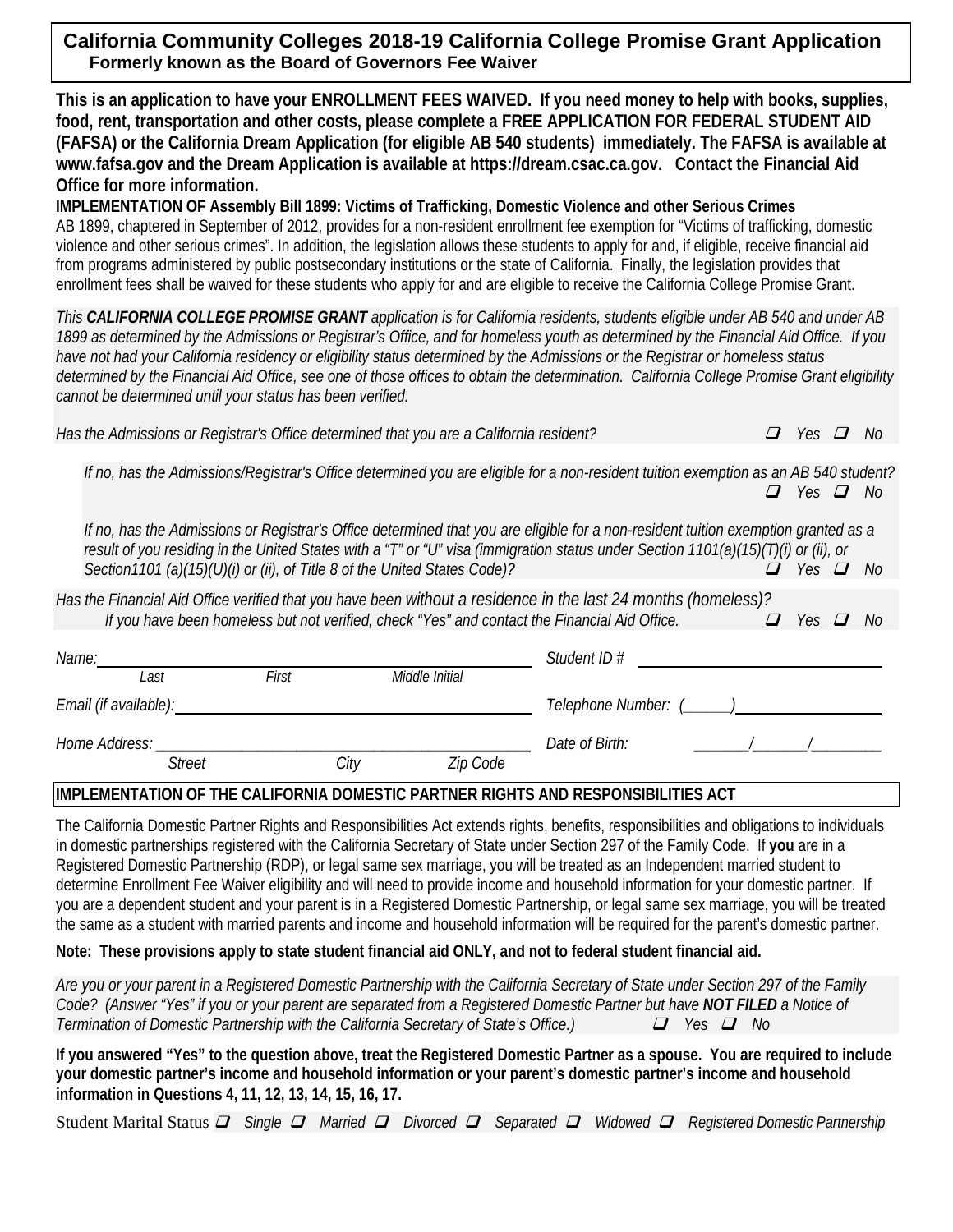# **DEPENDENCY STATUS**

|    | <b>IDEPENDENCY STATUS</b>                                                                                                                                                                                                                                                                                                                                                                                                                                    |                          |               |      |
|----|--------------------------------------------------------------------------------------------------------------------------------------------------------------------------------------------------------------------------------------------------------------------------------------------------------------------------------------------------------------------------------------------------------------------------------------------------------------|--------------------------|---------------|------|
|    | The questions below will determine whether you are considered a Dependent student or Independent student for fee waiver eligibility<br>and whether parental information is needed. If you answer "Yes" to ANY of the questions 1-10 below, you will be considered an<br>INDEPENDENT student. If you answer "No" to all questions, you will be considered a Dependent student thereby reporting parental<br>information and should continue with Question 11. |                          |               |      |
| 1. | Were you born before January 1, 1995?                                                                                                                                                                                                                                                                                                                                                                                                                        | $\Box$                   | Yes $\Box$    | - No |
| 2. | As of today, are you married or in a Registered Domestic Partnership (RDP)? (Answer "Yes" if you are separated but not divorced<br>or have not filed a termination notice to dissolve partnership.                                                                                                                                                                                                                                                           | $\varDelta$              | Yes $\Box$    | - No |
| 3. | Are you a veteran of the U.S. Armed Forces or currently serving on active duty for purposes other than training?                                                                                                                                                                                                                                                                                                                                             |                          | Yes $\Box$    | - No |
| 4. | Do you have children who will receive more than half of their support from you between July 1, 2018- June 30, 2019, or other<br>dependents who live with you (other than your children or spouse/RDP) who receive more than half of their support from you, now<br>and through June 30, 2019                                                                                                                                                                 |                          | Yes $\Box$ No |      |
| 5. | At any time since you turned age 13, were both your parents deceased, were you in foster care, or were you a dependent or ward<br>of the court?                                                                                                                                                                                                                                                                                                              |                          | Yes $\Box$    | - No |
| 6. | Are you or were you an emancipated minor as determined by a court in your state of legal residence?                                                                                                                                                                                                                                                                                                                                                          | $\boldsymbol{\varOmega}$ | Yes $\Box$    | - No |
|    | Are you or were you in legal quardianship as determined by a court in your state of legal residence?                                                                                                                                                                                                                                                                                                                                                         |                          |               |      |
|    |                                                                                                                                                                                                                                                                                                                                                                                                                                                              |                          | Yes $\Box$    | - No |
| 8. | At any time on or after July 1, 2017, did your high school or school district homeless liaison determine that you were an<br>unaccompanied youth who was homeless                                                                                                                                                                                                                                                                                            |                          | Yes $\Box$    | No.  |
| 9. | At any time on or after July 1, 2017, did the director of an emergency shelter or transitional housing program funded by the U.S.<br>Department of Housing and Urban Development determine that you were an unaccompanied youth who was homeless?                                                                                                                                                                                                            |                          |               |      |
|    |                                                                                                                                                                                                                                                                                                                                                                                                                                                              |                          | Yes $\Box$    | - No |
|    | 10. At any time on or after July 1, 2017, did the director of a runaway or homeless youth basic center or transitional living program<br>determine that you were an unaccompanied youth who was homeless or were self-supporting and at risk of being homeless?                                                                                                                                                                                              | $\mathbf{\mathcal{L}}$   | Yes $\Box$ No |      |
|    |                                                                                                                                                                                                                                                                                                                                                                                                                                                              |                          |               |      |

- **If you answered "Yes" to any of the questions 1 - 10, you are considered an INDEPENDENT student for enrollment fee waiver purposes and must provide income and household information about yourself (and your spouse or RDP if applicable). Skip to Question #13.**
- **If you answered "No" to all questions 1 - 10, complete the following questions:**

| 11. If your parent(s) or his/her RDP filed or will file a 2016 U.S. Income Tax Return, were you, or will you be claimed on their tax return |                                           |
|---------------------------------------------------------------------------------------------------------------------------------------------|-------------------------------------------|
| as an exemption by either or both of your parents?                                                                                          | $\Box$ Will Not File $\Box$ Yes $\Box$ No |

*12. Do you live with one or both of your parent(s) and/or his/her RDP?*  $\Box$  *Yes*  $\Box$  *No* 

- **If you answered "No" to questions 1 - 10 and "Yes" to either question 11 or 12, you must provide income and household information about your PARENT(S)/RDP. Please answer questions for a DEPENDENT student in the sections that follow.**
- **If you answered "No" or "Parent(s) will not file" to question 11, and "No" to question 12, you are a dependent student for all student aid except this enrollment fee waiver. You may answer questions as an INDEPENDENT student on the rest of this application, but please try to get your PARENT information and file a FAFSA so you may be considered for other student aid. You cannot get other student aid without your parent(s') information.**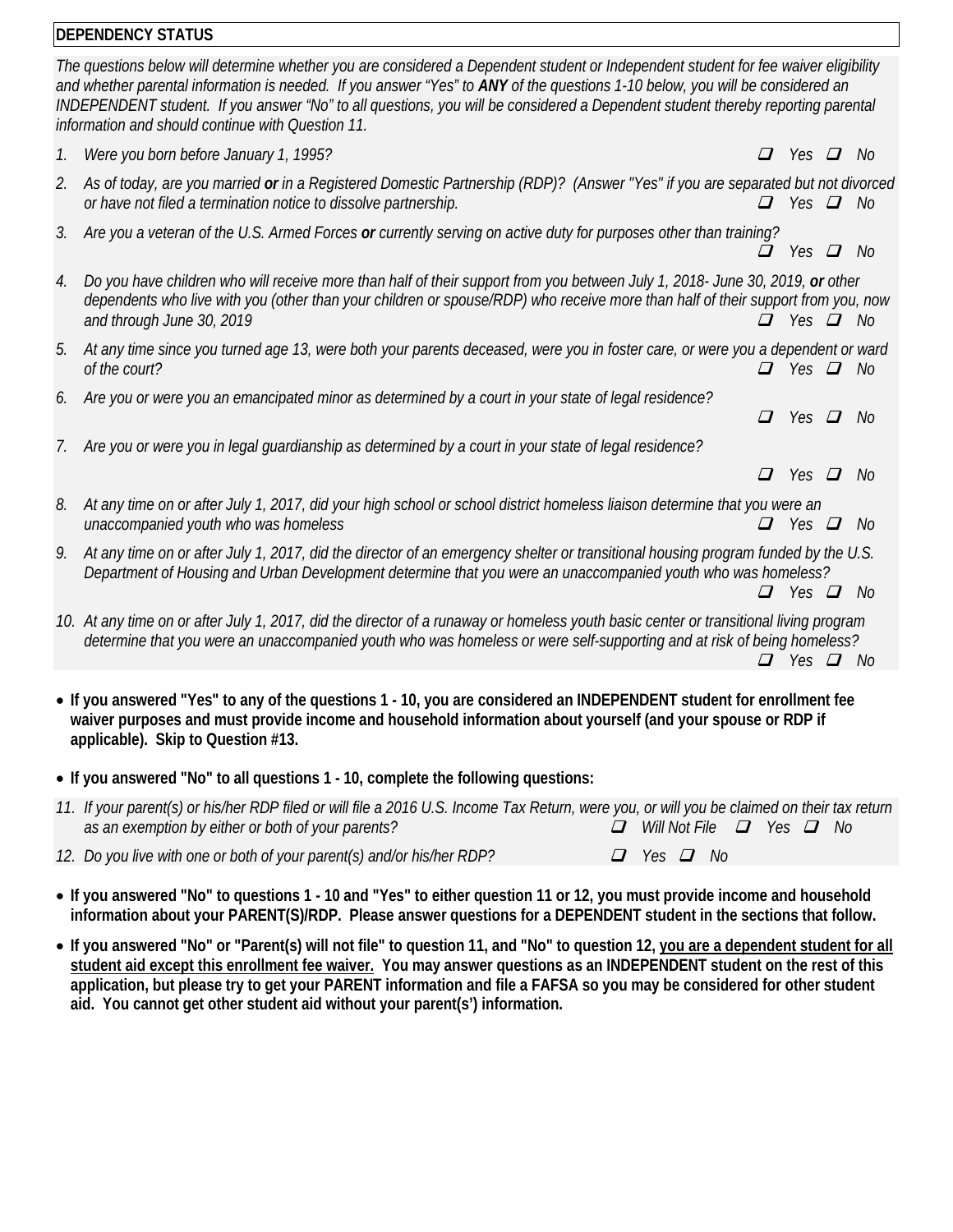*13. Are you (the student ONLY) currently receiving monthly cash assistance for yourself or any dependents from:*

| TANF/CalWORKs?                                                     | $\Box$ Yes $\Box$ No |  |
|--------------------------------------------------------------------|----------------------|--|
| SSI/SSP (Supplemental Security Income/State Supplemental Program)? | $\Box$ Yes $\Box$ No |  |
| General Assistance?                                                | $\Box$ Yes $\Box$ No |  |

*14. If you are a dependent student, are your parent(s)/RDP receiving monthly cash assistance from TANF/CalWORKs or SSI/SSP as a primary source of income?*  $\Box$  *Yes*  $\Box$  *No* 

**If you answered "Yes" to question 13 or 14 you are eligible for a CALIFORNIA COLLEGE PROMISE GRANT. Sign the Certification at the end of this form. You are required to show current proof of benefits. Submit application and documentation to the financial aid office.**

## **METHOD B CALIFORNIA COLLEGE PROMISE GRANT QUESTIONS**

- *15. DEPENDENT STUDENT: How many persons are in your parent(s)/RDP household? (Include yourself, your parent(s)/RDP, and anyone who lives with your parent(s)/RDP and receives more than 50% of their support from your parents/RDP, now and through June 30, 2019.) \_\_\_\_\_\_\_\_\_*
- *16. INDEPENDENT STUDENT: How many persons are in your household? (Include yourself, your spouse/RDP, and anyone who lives with you and receives more than 50% of their support from you, now and through June 30, 2019.) \_\_\_\_\_\_\_\_\_\_\_*

#### *17. 2016 Income Information*

| (Dependent students should not include their own<br>Income information for $Q$ 17, a and b below.)<br>a. Adjusted Gross Income (If 2016 U.S. Income Tax<br>Return was filed, enter the amount from Form 1040, | <b>DEPENDENT STUDENT:</b><br>PARENT(S)/RDP<br><b>INCOME ONLY</b> | <b>INDEPENDENT STUDENT:</b><br>STUDENT (& SPOUSE'S/<br><b>RDP) INCOME</b> |
|---------------------------------------------------------------------------------------------------------------------------------------------------------------------------------------------------------------|------------------------------------------------------------------|---------------------------------------------------------------------------|
| line 37; 1040A, line 21; 1040EZ, line 4).<br>b. All other income (Include ALL money received in<br>2016 that is not included in line (a) above (such as                                                       |                                                                  |                                                                           |
| Disability, child support, military living allowance,<br>Workman's Compensation, untaxed pensions.)<br>TOTAL Income for 2016 (Sum of $a + b$ )                                                                |                                                                  |                                                                           |

**The Financial Aid Office will review your income and let you know if you qualify for a CALIFORNIA PROMISE GRANT under Method B. Submit application and documentation to the financial aid office.**

**If you do not qualify using Method A or Method B, you should file a FAFSA (for U.S. citizens or eligible non-citizens) or the California Dream Application (for undocumented AB 540 students).** *The FAFSA is available at www.fafsa.gov and the Dream Application is available at https://dream.csac.ca.gov/. Contact the Financial Aid Office for more information.*

### **SPECIAL CLASSIFICATIONS ENROLLMENT Fee Waivers**

| 18. Do you have certification from the CA Department of Veterans Affairs that you are eligible for a dependent's fee waiver? |  |                                                                                                                          |                                                                                                                                                                                            |  |  |
|------------------------------------------------------------------------------------------------------------------------------|--|--------------------------------------------------------------------------------------------------------------------------|--------------------------------------------------------------------------------------------------------------------------------------------------------------------------------------------|--|--|
|                                                                                                                              |  |                                                                                                                          |                                                                                                                                                                                            |  |  |
|                                                                                                                              |  |                                                                                                                          |                                                                                                                                                                                            |  |  |
|                                                                                                                              |  |                                                                                                                          |                                                                                                                                                                                            |  |  |
|                                                                                                                              |  |                                                                                                                          |                                                                                                                                                                                            |  |  |
| $\prime$                                                                                                                     |  |                                                                                                                          |                                                                                                                                                                                            |  |  |
|                                                                                                                              |  |                                                                                                                          |                                                                                                                                                                                            |  |  |
|                                                                                                                              |  | $\perp$                                                                                                                  | - No                                                                                                                                                                                       |  |  |
|                                                                                                                              |  |                                                                                                                          |                                                                                                                                                                                            |  |  |
|                                                                                                                              |  |                                                                                                                          | .Nr                                                                                                                                                                                        |  |  |
|                                                                                                                              |  | 22. Are you eligible as a dependent of a deceased law enforcement/fire suppression personnel killed in the line of duty? | Yes <b>□</b> No<br>19. Do you have certification from the National Guard Adjutant General that you are eligible for a dependent's fee waiver?<br>Yes <b>□</b> No<br>Yes <b>⊡</b> No<br>Yes |  |  |

• **If you answered "Yes" to any of the questions from 18-22, you are eligible for an ENROLLMENT FEE WAIVER and perhaps other fee waivers or adjustments. Sign the Certification below. Submit application and documentation to the financial aid office. Contact the Financial Aid Office if you have questions.**